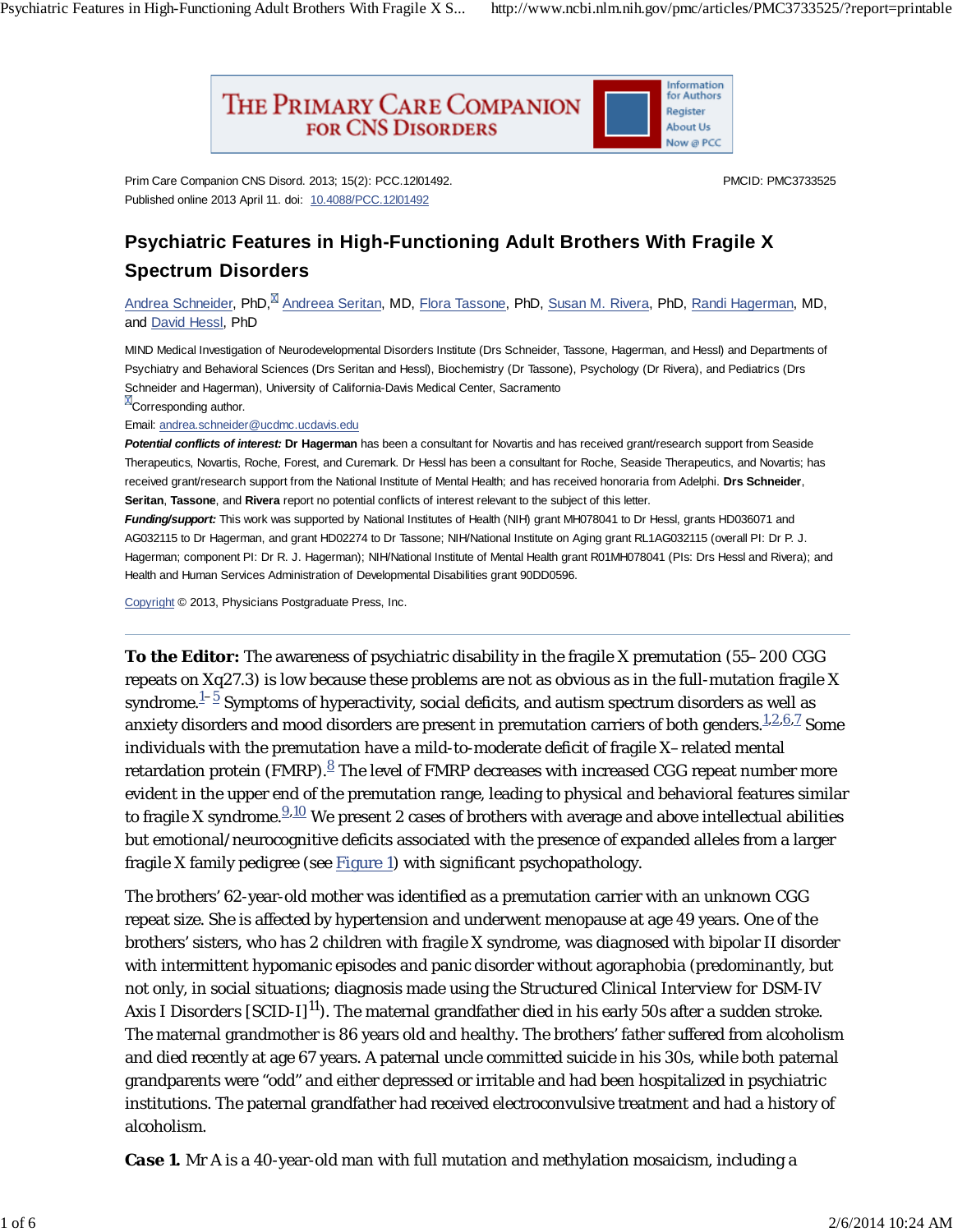methylated allele (190 CGG repeats) and unmethylated alleles in both the premutation and the full-mutation range (98 and 225–547 CGG repeats, respectively; full mutation detected in approximately 30% of the cells). His *FMR1* messenger RNA (mRNA) level was 5.8-fold above normal, and he showed decreased FMRP expression level of approximately 20% of normal (see Figure 2).

His developmental history included a premature birth, delayed motor development, and delayed onset of language. He showed poor eye contact, signs of attention deficit and hyperactivity, and language and reading problems in childhood. His medical history included leg cramps, recurrent sinusitis, and varicose veins. He complained about poor balance and visual-motor coordination deficits since childhood. The medical examination demonstrated a prominent jaw, flat feet, increased deep tendon reflexes of 3+, macroorchidism, a mild hearing loss, and motor coordination problems including inability to tandem walk. His cognitive testing $^{12}$  at age 40 years demonstrated a full scale intelligence quotient (FSIQ) of 107 (68th percentile, in the average range), and his general memory score $^{13}$  was 98 (45th percentile). On psychiatric interview, Mr A reported several manic episodes with psychotic features during his teenage years, meeting SCID-I criteria for bipolar disorder type I, most recent episode manic with psychotic features in full remission at the time of the evaluation. He had had 3 psychiatric hospitalizations during his teenage years. As an inpatient, he was started on lithium treatment, which he did not tolerate and discontinued, followed by haloperidol and benztropine. After 3 years, he discontinued medications and psychiatric treatment and remained relatively symptom-free. Currently, he meets SCID-I criteria for alcoholism.

Although Mr A presented with an IQ considered to be average, which is remarkable for an adult man with *FMR1* mosaicism, he showed features of premutation and full-mutation involvement related to high mRNA levels and low FMRP levels. Overall, we hypothesize that Mr A demonstrates a "double hit" phenomenon—he is affected by both lowered FMRP and elevated mRNA levels.

*Case 2.* Mr B is a 41-year-old male premutation carrier with 118 CGG repeats and the brother of Mr A. Elevated *FMR1* mRNA levels (3.92-fold elevation) and a moderate decrease in FMRP expression were observed in blood (approximately 65% of normal levels; see Figure 2). Mr B had normal development. His medical history included migraines, a blocked nasal passage secondary to a deviated septum, asthma, and eczema. On examination, he presented with a long, narrow face, long ears (> 7 cm), and a prominent jaw. His neurologic examination showed slightly increased reflexes and a loss of vibratory sensation in the lower extremities. On psychiatric interview, he reported an untreated major depressive episode lasting 6 months at age 20 years; therefore, he met SCID-I criteria for major depressive disorder, single episode in full remission, at the time of the evaluation. His cognitive testing $^{1\!\! 1}$  at age 41 years demonstrated a superior FSIQ of 122 (93rd percentile), and his general memory score $^{13}$  was 103 (58th percentile).

We present 2 brothers with expanded *FMR1* alleles, elevated *FMR1* mRNA levels, and a distinct psychopathological profile, including mood disorders and substance abuse. The high prevalence of premutation alleles in the general population (approximately 1:250–810 in males and 1:130–250 in females) warrants increased awareness of the possible connection to medical and psychopathological features.<sup>14,15</sup>

Individuals who have both lowered FMRP and elevated *FMR1* mRNA (ie, a "double hit"), carriers with a CGG repeat number in the upper premutation range and some mosaic full mutations, may be more common than previously thought, and they often present with psychiatric features. $^{16}$  The phenomenon of double involvement of toxic elevation of *FMR1* mRNA and reduced FMRP is worthy of further study, and it may represent a new phenotype in between the premutation and the full mutation with a more severe psychopathology that combines features of both types of mutations.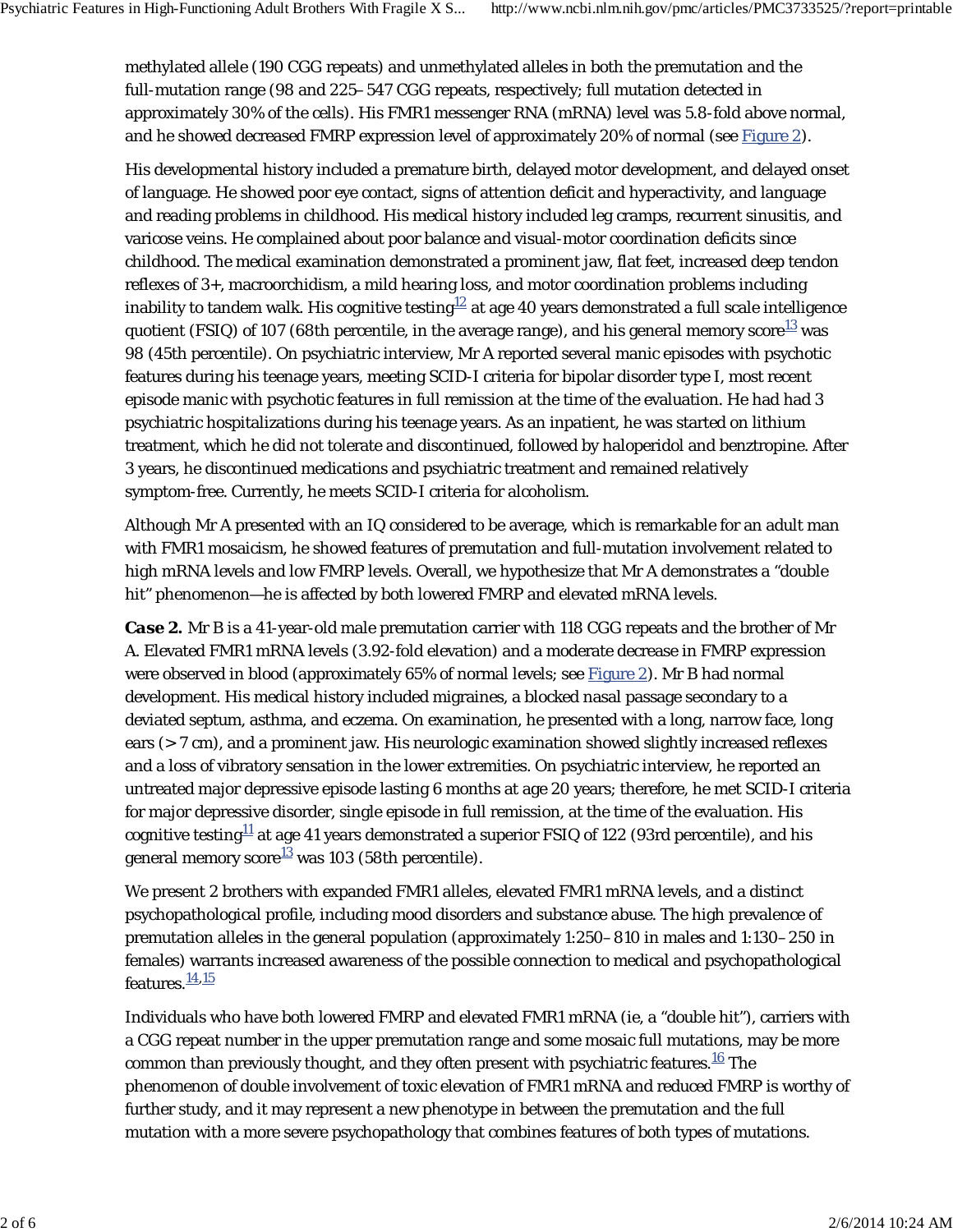## **Acknowledgments**

The authors thank the participants and the MIND Institute.

## **References**

1. Cornish KM, Kogan C, Turk J, et al. The emerging fragile X premutation phenotype: evidence from the domain of social cognition. Brain Cogn. 2005;57(1):53–60. [PubMed: 15629215]

2. Farzin F, Perry H, Hessl D, et al. Autism spectrum disorders and attention-deficit/hyperactivity disorder in boys with the fragile X premutation. J Dev Behav Pediatr. 2006;27(suppl):S137–S144. [PubMed: 16685180]

3. Hessl D, Tassone F, Loesch DZ, et al. Abnormal elevation of FMR1 mRNA is associated with psychological symptoms in individuals with the fragile X premutation. Am J Med Genet B Neuropsychiatr Genet. 2005;139B(1):115–121. [PubMed: 16184602]

4. Johnston C, Eliez S, Dyer-Friedman J, et al. Neurobehavioral phenotype in carriers of the fragile X premutation. Am J Med Genet. 2001;103(4):314–319. [PubMed: 11746012]

5. Roberts JE, Bailey DB, Jr, Mankowski J, et al. Mood and anxiety disorders in females with the FMR1 premutation. Am J Med Genet B Neuropsychiatr Genet. 2009;150B(1):130–139. [PubMed: 18553360]

6. Aziz M, Stathopulu E, Callias M, et al. Clinical features of boys with fragile X premutations and intermediate alleles. Am J Med Genet B Neuropsychiatr Genet. 2003;121B(1):119–127. [PubMed: 12898586]

7. Goodlin-Jones BL, Tassone F, Gane LW, et al. Autistic spectrum disorder and the fragile X premutation. J Dev Behav Pediatr. 2004;25(6):392–398. [PubMed: 15613987]

8. Tassone F, Hagerman RJ, Taylor AK, et al. Elevated levels of FMR1 mRNA in carrier males: a new mechanism of involvement in the fragile-X syndrome. Am J Hum Genet. 2000;66(1):6–15. [PMCID: PMC1288349] [PubMed: 10631132]

9. Hagerman PJ, Hagerman RJ. Fragile X-associated tremor/ataxia syndrome—an older face of the fragile X gene. Nat Clin Pract Neurol. 2007;3(2):107–112. [PubMed: 17279084]

10. Tassone F, Hagerman RJ, Iklé DN, et al. FMRP expression as a potential prognostic indicator in fragile X syndrome. Am J Med Genet. 1999;84(3):250–261. [PubMed: 10331602]

11. First MB, Spitzer RL, Gibbon M, et al. Washington, DC: American Psychiatric Press; 1996. Structured Clinical Interview for DSM-IV Axis I Disorders, Clinician Version (SCID-CV)

12. Wechsler D. San Antonio, TX: Harcourt Assessment, Inc; 1997. Wechsler Adult Intelligence Scale: Administration and Scoring Manual, Third Edition.

13. Wechsler D. San Antonio, TX: Harcourt Assessment, Inc; 1997. Wechsler Memory Scale–Third Edition.

14. Bourgeois JA, Coffey SM, Rivera SM, et al. A review of fragile X premutation disorders: expanding the psychiatric perspective. J Clin Psychiatry. 2009;70(6):852–862. [PMCID: PMC2705685] [PubMed: 19422761]

15. Bourgeois JA, Seritan AL, Casillas EM, et al. Lifetime prevalence of mood and anxiety disorders in fragile X premutation carriers. J Clin Psychiatry. 2011;72(2):175–182. [PubMed: 20816038]

16. Hessl D, Wang JM, Schneider A, et al. Decreased fragile X mental retardation protein expression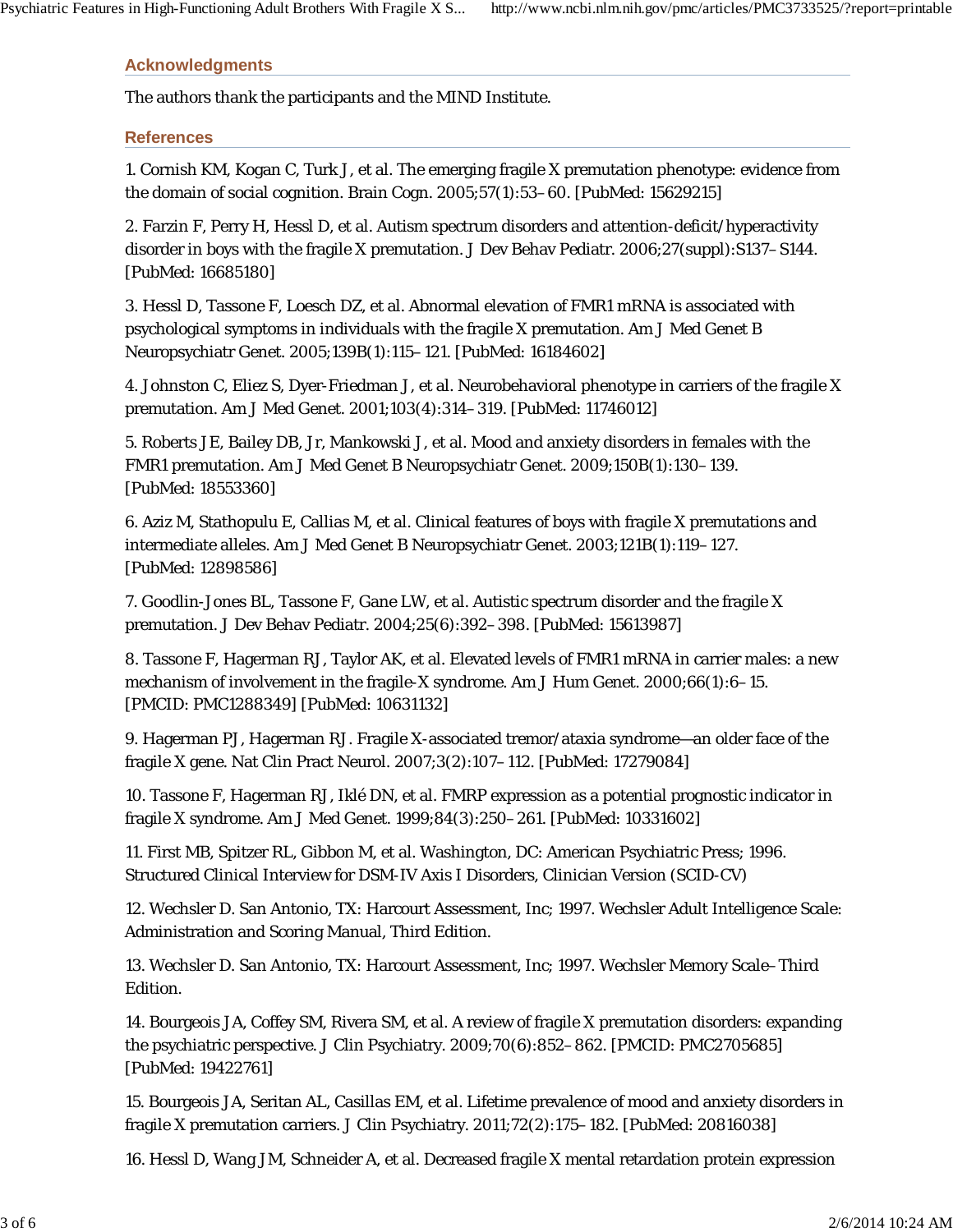underlies amygdala dysfunction in carriers of the fragile X premutation. Biol Psychiatry. 2011;70(9):859–865. [PMCID: PMC3191264] [PubMed: 21783174]

**Figures and Tables**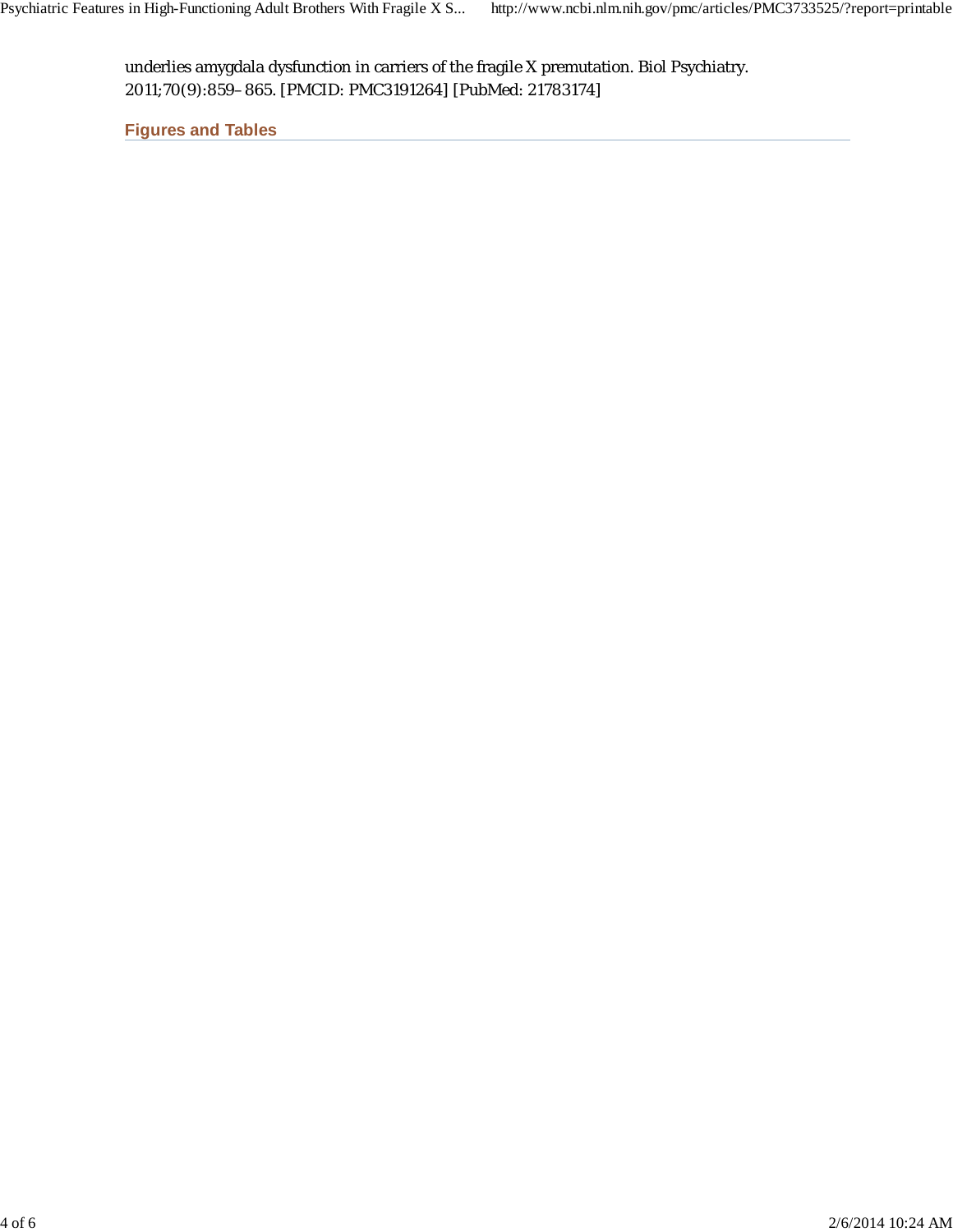



Family Pedigree of 2 Brothers With Fragile X Spectrum Disorders